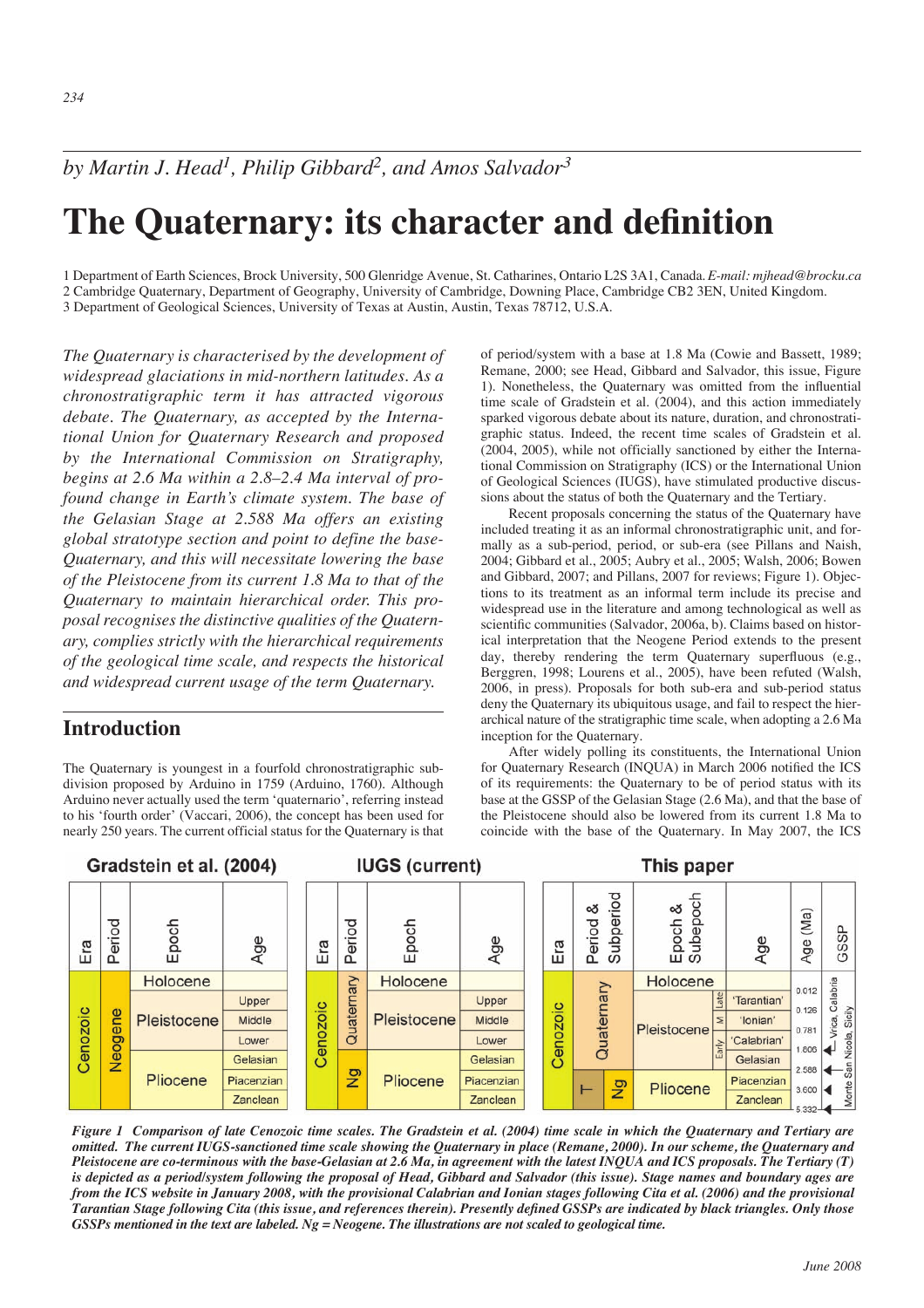

*Figure 2 Selected events during the interval 1.4–3.6 Ma. Ages of magnetostratigraphic boundaries are from Lourens et al. (2005), although we note that Deino et al. (2006) gave an age of 2.610 Ma for the Gauss–Matuyama polarity boundary. The marine benthic foraminiferal* !<sup>18</sup>" *records and corresponding marine isotope stages are from Lisiecki and Raymo (2005), and the stacked loess–palaeosol records from the Chinese Loess Plateau* ( $\chi$  = magnetic susceptibility, MGSQ = mean size of quartz grains) are from Sun et al. (2006). The Tertiary is *depicted as a period/system following the proposal of Head, Gibbard and Salvador (this issue). See text for explanation of events.*

voted in favour of the INQUA proposal, but the International Union of Geological Sciences (IUGS), while approving the ICS's request to accept the Quaternary as a formal period, noted in correspondence to the ICS (in May 2007) that the base of the Pleistocene could not be moved until a 10-year moratorium had expired (in January 2009). This had come about because the IUGS (but not the ICS) had voted in January 1999 to uphold the base-Pleistocene GSSP after a joint Quaternary–Neogene task group reconsidering the level of the Pliocene–Pleistocene boundary was unable to reach a supermajority recommendation (Remane and Michelsen, 1998). The current IUGS decided to impose a 10-year moratorium on that earlier base-Pleistocene decision, thereby delaying further consideration of a definition for the Quaternary and associated shifting of the Gelasian Stage to the Pleistocene until January 2009. That brings us to the present situation.

A difficulty hindering all discussions about the definition and duration of the Quaternary has been the placement in 1985 of the Pliocene–Pleistocene boundary near the top of the Olduvai Subchron (Figure 2). This boundary has since been astronomically dated at 1.806 Ma (Lourens et al., 2005). It was defined by a Global Stratotype Section and Point (GSSP) at Vrica in Calabria, southern Italy in 1985 (Aguirre and Pasini, 1985; Cita, this issue), and reaffirmed by

the IUGS in 1999 in the face of numerous objections (Gibbard et al., 2005; Bowen and Gibbard, 2007). Among these was that fundamental geological changes did not take place at or even near the chosen boundary. Indeed, some of the so-called 'northern guests', coldtolerant migrants into the Mediterranean used as indicators of cooling at the boundary (Aguirre and Pasini, 1985), have since been found to have arrived in the Mediterranean earlier than 1.8 Ma (e.g., Aiello et al., 1996): an age of c. 2.5–2.7 Ma is more appropriate (e.g., Suc et al., 1997). It is now well documented that major cooling events in the Mediterranean occurred between about 2.8 and 2.5 Ma (e.g., Versteegh, 1997; Monegatti and Raffi, 2001; Roveri and Taviani, 2003), which coincides with the widely agreed base of the Quaternary.

There is now overwhelming support that the Quaternary be recognised as a full period/system extending from 2.6 Ma to the present day, and that the base of the Pleistocene be lowered to that of the Quaternary in order to maintain hierarchy (Ogg and Pillans, this issue). In elucidating this position, we summarise the progressive and fundamental changes to Earth's climate system that took place between about 2.8 and 2.4 Ma, and we review the profound affects of these changes on the oceans, atmosphere, landscape and biota (Figure 2). Finally, we discuss the practicalities of defining the base of the Quaternary.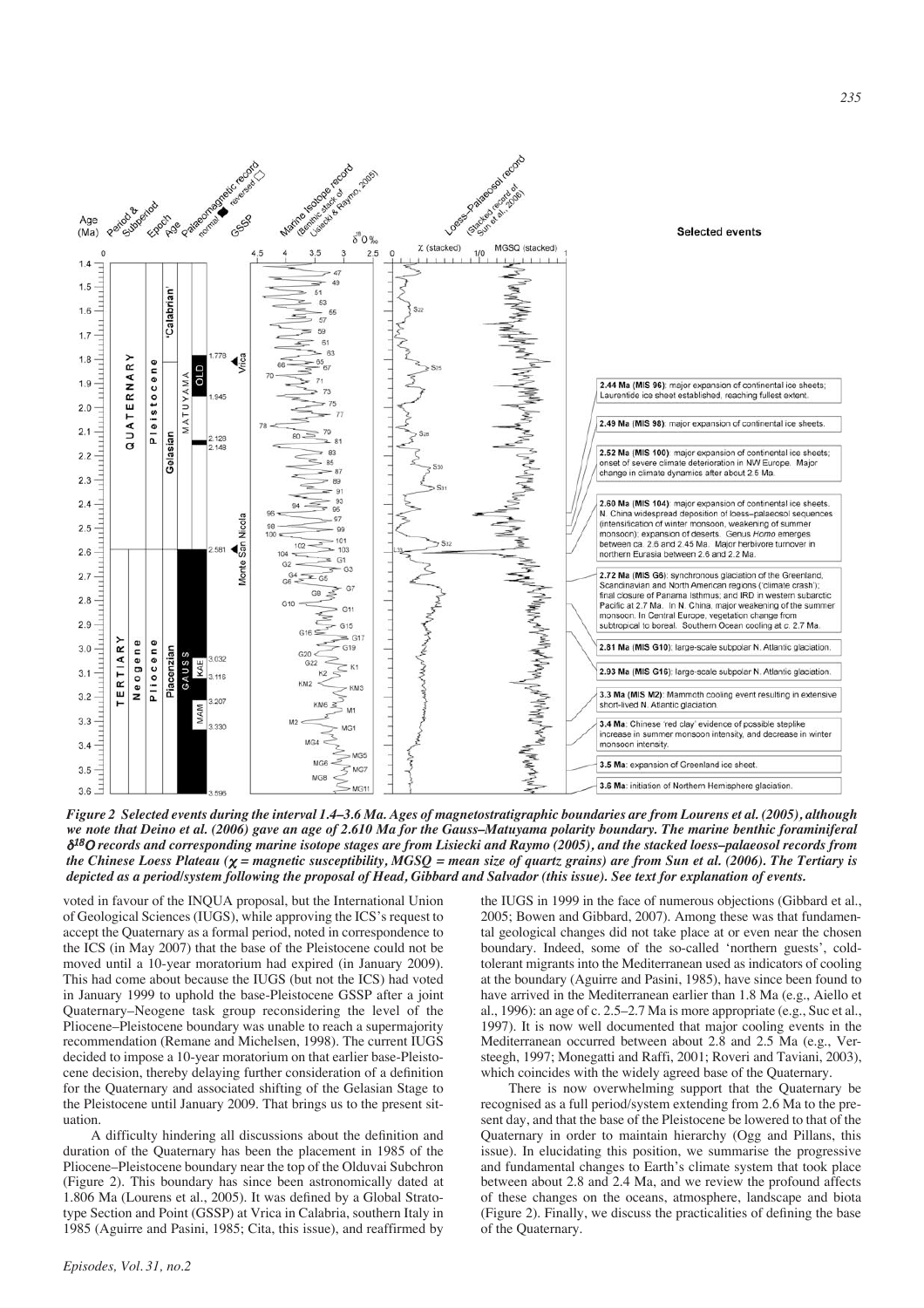## **Climate evolution**

The onset of significant Northern Hemisphere glaciation at about 2.7 Ma occurs within the context of progressive Cenozoic cooling, and also a gradual increase in mean global ice volume between 3.6 and 2.4 Ma. This ice volume increase appears to be related to slow tectonic forcing, such as by mountain uplift or closure of ocean gateways (Mudelsee and Raymo, 2005). In addition, between 3.1 and 2.5 Ma, increased amplitude in the obliquity cycle would have led to repeated cold summers in the Northern Hemisphere, thus allowing the accumulation of winter ice. A threshold appears to have been crossed at around 2.7 Ma, providing the necessary conditions for significant Northern Hemisphere glaciation to occur (Berger and Loutre, 1991; Figure 2). Late summer sea-surface temperatures in the subarctic Pacific rose in response to increased stratification (even while winter temperatures cooled), and this may have provided moisture for ice accumulation in the Arctic regions (Haug et al., 2005). Increasing warmth and intensity of North Atlantic thermohaline circulation during the warm stages from 2.95 to 2.82 Ma might also have contributed significant moisture prior to major glaciation at around 2.8 Ma, which itself may have caused eustatic closure of the Panama Isthmus thereby leading to an increase in thermohaline circulation (Bartoli et al., 2005). A freshening of the Arctic Ocean by increased fluvial runoff will have facilitated the formation of Arctic sea-ice (Driscoll and Haug, 1998). Once established, the expansion of ice sheets in the Northern Hemisphere would have amplified long-term cooling through increased albedo. Moreover, the shape of climate cycles becomes asymmetrical (saw-toothed) after about 2.5 Ma, suggesting a major change in climate dynamics at this time (Lisiecki and Raymo, 2007).

# **Marine records**

Ice-rafted debris (IRD) records of the Nordic Seas and North Atlantic show stepwise increase in large-scale glaciation between 3.5 and 2.4 Ma, beginning with an expansion of the Greenland ice sheet at 3.5 Ma, an extensive if short-lived glaciation at 3.3 Ma (Marine Isotope Stage [MIS] M2), and then progressive increases from 3.05 Ma (MIS G22) (Kleiven et al., 2002) including large-scale subpolar N. Atlantic glaciations at 2.93 (MIS G16) and 2.81 Ma (MIS G10) (Kleiven et al., 2002; Bartoli et al., 2005). Synchronous glaciation of the Greenland, Scandinavian and North American regions began at 2.72 Ma (MIS G6), an event that has been called the great 'climate crash' (Bartoli et al., 2005). Indeed, a sharp increase in IRD at 2.7 Ma in the western sub-arctic Pacific indicates a synchronous circum-arctic expansion of ice sheets, benthic foraminiferal records show a rapid reorganization of the North Atlantic thermohaline circulation at 2.72 Ma (Kleiven et al., 2002; Bartoli et al., 2005; Figure 2), and calcareous nannofossil evidence documents the final (eustatic) closure of the Panama Isthmus (Kameo and Sato, 2000).

A eustatic drop of c. 45 m has been estimated for the period 2.93–2.82 Ma (MIS G16–G10) and a further c. 45 m by 2.72 Ma (MIS G6) (Bartoli et al., 2005). Between 2.7 and 2.4 Ma, further significant ice-sheet expansions in the Nordic Seas and North Atlantic correspond to cold MIS 104, 100, 98 and 96 (Kleiven et al., 2002). This history of ice-sheet growth is mirrored in a major reorganization of the northern high-latitude marine faunal provinces (Bartoli et al., 2005).

Changes were not restricted to the Northern Hemisphere. In the Southern Ocean, the onset of water column stratification at 2.7 Ma mirrors that of the subarctic Pacific and was caused by global cooling, and such stratification might have trapped  $CO<sub>2</sub>$  in the abyssal depths of the world's ocean, providing a positive feedback for further cooling (Sigman et al., 2004). Synchronous peaks in ice-rafted debris (IRD) at 2.9–2.7 Ma off the Antarctic Peninsula and SE Greenland attest to this being a bipolar event (St. John, 2004).

# **Continental records**

Ice sheet expansion occurred in Iceland during MIS G6 and especially G4 and onwards (Geirsdottir and Eiriksson, 1994; Kleiven et al., 2002), and the North American Laurentide ice sheet reached its fullest extent during its initial expansion at c. 2.4 Ma (the Atlanta till; Balco et al., 2005; Ehlers and Gibbard, this issue).

In northern China, the widespread deposition of loess–palaeosol sequences, accompanied by significant expansion of deserts, began abruptly at 2.6 Ma as a result of the intensification of the East-Asian winter monsoon and weakening of the summer monsoon (Ding et al., 2005). Since the altitude of the southern plateau of Tibet had not changed substantially since the mid-Pliocene, strong aridification associated with the onset of major loess–paleosol deposition at c. 2.6 Ma was largely brought about by Northern Hemisphere glaciation and the concomitant strengthening of the Siberian high-pressure cell (Ruddiman and Kutzbach, 1989), with other factors also playing a role (Ding et al., 2005). Orbitally-tuned records of the underlying red-clay sequence show a major weakening of the summer monsoon at 2.72 Ma (Sun et al., 2006; Figure 2) which coincides with the cold MIS G6. Between about 2.8 and 2.4 Ma, there also occurred the progressive aridification of Northwest Africa (Leroy and Dupont, 1994).

In central Europe, vegetation was changing from subtropical to boreal at around the same time (MIS G6–G4) (Willis et al., 1999). In Northwest Europe, an initial cooling likely representing MIS G6–G4 is reflected by the Reuverian B2 pollen substage, and this was followed by a severely cold climatic phase (Praetiglian pollen stage) directly correlated to MIS 100, 98 and 96 (2.54–2.43 Ma; Kuhlmann et al., 2006).

In Northern Eurasia, a major herbivore turnover between 2.6 and 2.2 Ma represents the emergence of the Palearctic zoogeographical province. It is characterized by the appearance of large modern ruminants and was driven by aridity as well as overall cooling and seasonal contrasts in temperature (Brugal and Croitor, 2007) that led to an opening of the landscape. The evolution of hominins and notably the emergence of the genus *Homo* between c. 2.6 and 2.45 Ma (Deino et al., 2006; Prat, 2007) were probably driven by the extreme climatic fluctuations at this time (Deino et al., 2006).

#### **Base of the Quaternary**

While the Quaternary is generally characterised by widespread Northern Hemisphere mid-latitude glaciation, cooling was both global and episodic. Multiple major cooling phases occurred between 2.8 and 2.4 Ma (MIS G10 to MIS 96), and their expression varied according to region (North Atlantic IRD at 2.74 Ma, loess–palaeosol accumulation in China at 2.6 Ma, severe cooling in NW Europe at 2.54 Ma, incoming sub-Antarctic molluscs to Wanganui Basin in New Zealand at 2.4 Ma [Pillans and Naish, 2004]). No single global event emerges as a fulcrum of change. Given that boundaries must be recognized unambiguously and widely, we note that the Gauss–Matuyama polarity boundary at 2.581 Ma (or 2.610 Ma, with a transition of 1.5 kyr, according to Deino et al., 2006), falls near the mid-point of this interval of global cooling. The base of the Gelasian Stage, defined by a GSSP at Monte San Nicola in Sicily, has an astrochronological age of 2.588 Ma. It occurs immediately above sapropel MPRS 250, corresponds to MIS 103 and is located about 1 m (20 kyrs) above the Gauss–Matuyama boundary (Rio et al., 1998). Given the close proximity of this existing GSSP to the Gauss–Matuyama boundary, and its calibration to the astrochronological time scale, the base-Gelasian GSSP is evidently well characterised also to define the base of the Quaternary.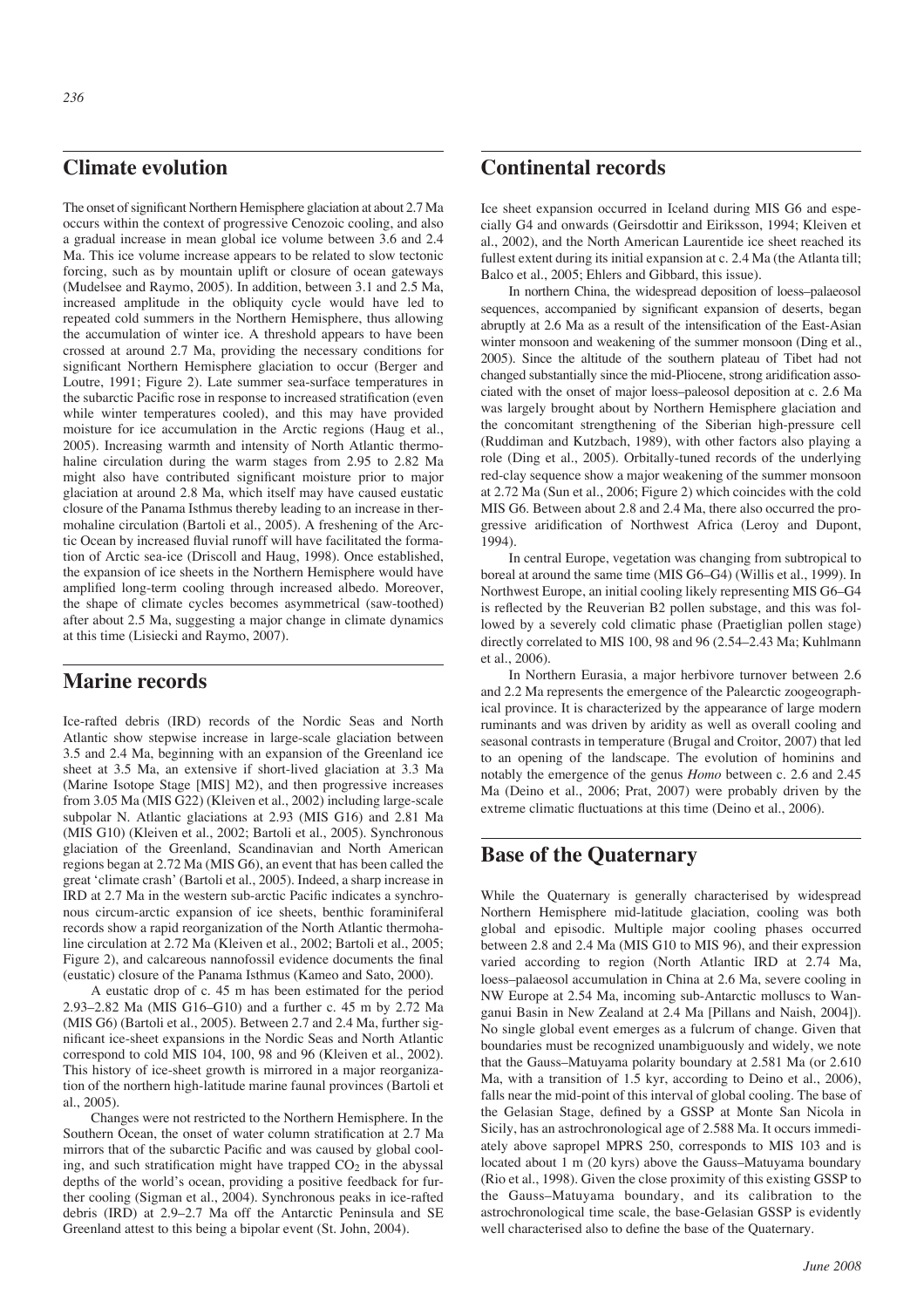#### **Recommendation**

In our scheme, the Quaternary Period/System, Pleistocene Epoch/Series, and Gelasian Age/Stage share the same GSSP at the base-Gelasian, which is dated at 2.588 Ma. In accepting the Holocene as an epoch distinct from the Pleistocene, we recognize the fundamental impact made by modern humans on an otherwise unremarkable interglacial; and we recall the remarks of Harland et al. (1990, p. 68) that including the Holocene as a Pleistocene stage 'would run counter to history and to an immense literature and would serve no great purpose'. Consequently, the terms Pleistocene and Quaternary are both needed. However, on hierarchical considerations, we support ICS's and INQUA's recommendation to lower the Plio–Pleistocene boundary, but accept that the Vrica GSSP continues to define the base of the Calabrian Stage. We accept the Gelasian Stage as a useful and already familiar term, and by extension generally support use of the provisional stages Calabrian, Ionian, and Tarantian (Cita et al., 2006; Cita, this issue). Our proposed scheme (Figure 1) meets INQUA requirements, obeys the principles of a hierarchical time scale, and respects historical precedents and established usage for the term Quaternary.

### **Acknowledgements**

This paper is based on a proposal presented at the CANQUA conference in Ottawa, June, 2007 (Head, 2007): MJH is grateful to the organisers for a stimulating meeting. We are pleased to acknowledge helpful reviews of the manuscript by Brad Pillans, Jim Ogg, and Jan Piotrowski.

#### **References**

- Aguirre, E., and Pasini, G., 1985. The Pliocene–Pleistocene boundary: Episodes, 8, pp. 116–120.
- Aiello, G., Barra, D., and Bonaduce, G., 1996. The genus *Cytheropteron* Sars, 1866 (Crustacea: Ostracoda) in the Pliocene–Early Pleistocene of the Mount San Nicola section (Gela, Sicily): Micropaleontology, 42, pp. 167–178.
- Arduino, G., 1760. Sopra varie sue Osservazioni fatte in diverse parti del Territorio di Vicenza, ed altrove, appartenenti alla Teoria Terrestre, ed alla Mineralogia. Letter to Prof. Antonio Vallisnieri, dated 30th March, 1759. Nuova Raccolta di Opuscoli Scientifici e Filologici (Venice), v. 6 (1760).
- Aubry, M.-P., Berggren, W.A., Van Couvering, J., McGowran, B., Pillans, B., and Hilgen, F., 2005. Quaternary: status, rank, definition, survival: Episodes, 28, pp. 118–120.
- Balco, G., Rovey II, C.W., and Stone, J.O.H., 2005. The first glacial maximum in North America: Science, 307, p. 222.
- Bartoli, G., Sarnthein, M., Weinelt, M., Erlenkeuser, H., Garbe-Schönberg, D., and Lea, D.W. 2005. Final closure of Panama and the onset of northern hemisphere glaciation: Earth and Planetary Science Letters, 237, pp. 33–44.
- Berggren, W.A., 1998. The Cenozoic Era: Lyellian (chrono)stratigraphy and nomenclatural reform at the millennium. In: Blundell, D.J., and Scott, A.C. (eds), Lyell: the past is the key to the present: Geological Society, London, Special Publication, 143, pp. 111–132.
- Berger, A., and Loutre, M.F., 1991. Insolation values for the climate of the last 10 million years: Quaternary Science Reviews, 10, pp. 297–317.
- Bowen, D.Q., and Gibbard, P.L., 2007. The Quaternary is here to stay: Journal of Quaternary Science, 22, pp. 3–8.
- Brugal, J.-P., and Croitor, R., 2007. Evolution, ecology and biochronology of herbivore associations in Europe during the last 3 million years: Quaternaire, 18, pp. 129–151.
- Cita, M.B., Capraro, L., Ciaranfi, N., Di Stefano, E., Marino, M., Rio, D., Sprovieri, R., and Vai, G.B., 2006. Calabrian and Ionian: A proposal for the definition of Mediterranean stages for the Lower and Middle Pleistocene: Episodes, 29, pp. 107–114.
- Cowie, J.W., and Bassett, M.G. (compilers) 1989. 1989 global stratigraphic chart with geochronometric and magnetostratigraphic calibration: Episodes,  $12(2)$ , supplement, 1 sheet.
- Deino, A.L., Kingston, J.D., Glen, J.M., Edgar, R.K., and Hill, A., 2006. Precessional forcing of lacustrine sedimentation in the late Cenozoic Chemeron Basin, Central Kenya Rift, and calibration of the
- Ding, Z.L., Derbyshire, E., Yang, S.L., Sun, J.M., and Liu, T.S., 2005. Stepwise expansion of desert environment across northern China in the past 3.5 Ma and implications for monsoon evolution: Earth and Planetary Science Letters, 237, pp. 45–55.
- Driscoll, N.W., and Haug, G.H., 1998. A short circuit in thermohaline circulation: a cause for Northern Hemisphere Glaciation?: Science, 282, pp. 436–438.
- Geirsdottir, A., and Eiriksson, J., 1994. Growth of an intermittent ice sheet in Iceland during the late Pliocene and early Pleistocene: Quaternary Research, 42, pp. 115–130.
- Gradstein, F.M., Ogg, J.G., Smith, A.G., Bleeker, W., and Lourens, L.J., 2004. A new geologic time scale with special reference to the Precambrian and Neogene: Episodes, 27, pp. 83–100, with accompanying chart.
- Gradstein, F.M., Ogg, J.G., and Smith, A.G. (eds.), 2005. A Geologic Time Scale 2004: Cambridge University Press, Cambridge, i–xix, pp. 1–589 [Imprinted 2004].
- Gibbard, P.L. et al. (12 co-authors), 2005. What status for the Quaternary?: Boreas, 34, pp.1–6.
- Harland, W.B., Armstrong, R.L., Cox, A.V., Craig, L.E., Smith, A.G., and Smith, D.G., 1990. A geologic time scale: Cambridge University Press, Cambridge, i–xvi, pp. 1–263.
- Haug, G.H., Ganopolski, A., Sigman, D.M., Rosell-Mele, A., Swann, G.E.A., Tiedemann, R., Jaccard, S.L., Bollmann, J., Maslin, M.A., Leng, M.J., and Eglinton, G., 2005. North Pacific seasonality and the glaciation of North America 2.7 million years ago: Nature, 433, pp. 821–825.
- Head, M.J., 2007. Tracking the status and duration of the Quaternary a resolution in sight? CANQUA Annual Meeting: Carleton University, Ottawa, June, 2007.
- Kameo, K., and Sato, T., 2000. Biogeography of Neogene calcareous nannofossils in the Caribbean and eastern equatorial Pacific – floral response to the emergence of the Isthmus of Panama: Marine Micropaleontology, 39, pp. 201–218.
- Kleiven, H.F., Jansen, E., Fronval, T., and Smith, T.M., 2002. Intensification of Northern Hemisphere glaciations in the circum Atlantic region (3.5–2.4 Ma)—ice-rafted detritus evidence: Palaeogeography, Palaeoclimatology, Palaeoecology, 184, pp. 213–223.
- Kuhlmann, G., Langereis, C.G., Munsterman, D., van Leeuwen, R.-J., Verreussel, R., Meulenkamp, J.E., and Wong, Th.E., 2006. Integrated chronostratigraphy of the Pliocene–Pleistocene interval and its relation to the regional stratigraphical stages in the southern North Sea region. Netherlands: Journal of Geosciences–Geologie en Mijnbouw, 85, pp.  $19-35.$
- Leroy, S., and Dupont, L., 1994. Development of vegetation and continental aridity in northwestern Africa during the Late Pliocene: the pollen record of ODP Site 658: Palaeogeography, Palaeoclimatology, Palaeoecology, 109, pp. 295–316.
- Lisiecki, L.E., and Raymo, M.E., 2005. A Pliocene–Pleistocene stack of 57 globally distributed benthic  $\delta^{18}O$  records: Paleoceanography, v. 20, PA1003, doi:10.1029/2004PA001071.
- Lisiecki, L.E., and Raymo, M.E., 2007. Plio-Pleistocene climate evolution: trends and transitions in glacial cycle dynamics: Quaternary Science Reviews, 26, pp. 56–69.
- Lourens, L., Hilgen, F., Shackleton, N.J., Laskar, J., and Wilson, D., 2005. The Neogene Period. In: Gradstein, F.M., Ogg, J.G., and Smith, A.G. (eds.), A Geologic Time Scale 2004: Cambridge University Press, Cambridge, pp. 409–440 [Imprinted 2004].
- Monegatti, P., and Raffi, S., 2001. Taxonomic diversity and stratigraphic distribution of Mediterranean Pliocene bivalves: Palaeogeography, Palaeoclimatology, Palaeoecology, 165, pp. 171–193.
- Mudelsee, M., and Raymo, M.E., 2005. Slow dynamics of the Northern Hemisphere glaciation. Paleoceanography, 20: PA4022, doi:10.1029/2005PA001153.
- Pillans, B., 2007. Defining the Quaternary: Where do we go from here?: Stratigraphy, 4, pp. 145–149.
- Pillans, B., and Naish, T., 2004. Defining the Quaternary: Quaternary Science Reviews, 23, pp. 2271–2282.
- Prat, S., 2007. The Quaternary boundary: 1.8 or 2.6 millions years old? Contributions of early *Homo*: Quaternaire 18, pp. 99–107.
- Remane, J. (compiler), 2000. International Stratigraphic Chart: International Union of Geological Sciences, and UNESCO Division of Earth Sciences, Paris.
- Remane, J., and Michelsen, O., 1998. Report on the vote about the demand to lower the Plio–Pleistocene boundary (PPB). Unpublished report of the International Commission on Stratigraphy, dated 21 December 1998, 3 pp. [reproduced in Newsletter no. 6 of the International Subcommission on Stratigraphic Clasification, December 2004, pp. 5–7.]
- Roveri, M., and Taviani, M., 2003. Calcarenite and sapropel deposition in the Mediterranean Pliocene: shallow- and deep-water record of astronomically driven climatic events: Terra Nova, 15, pp. 279–286.
- Ruddiman, W.F., and Kutzbach, J.E., 1989. Forcing of late Cenozoic northern hemisphere climate by plateau uplift in southern Asia and the American West: Journal of Geophysical Research, 94, pp. 18409–18427.